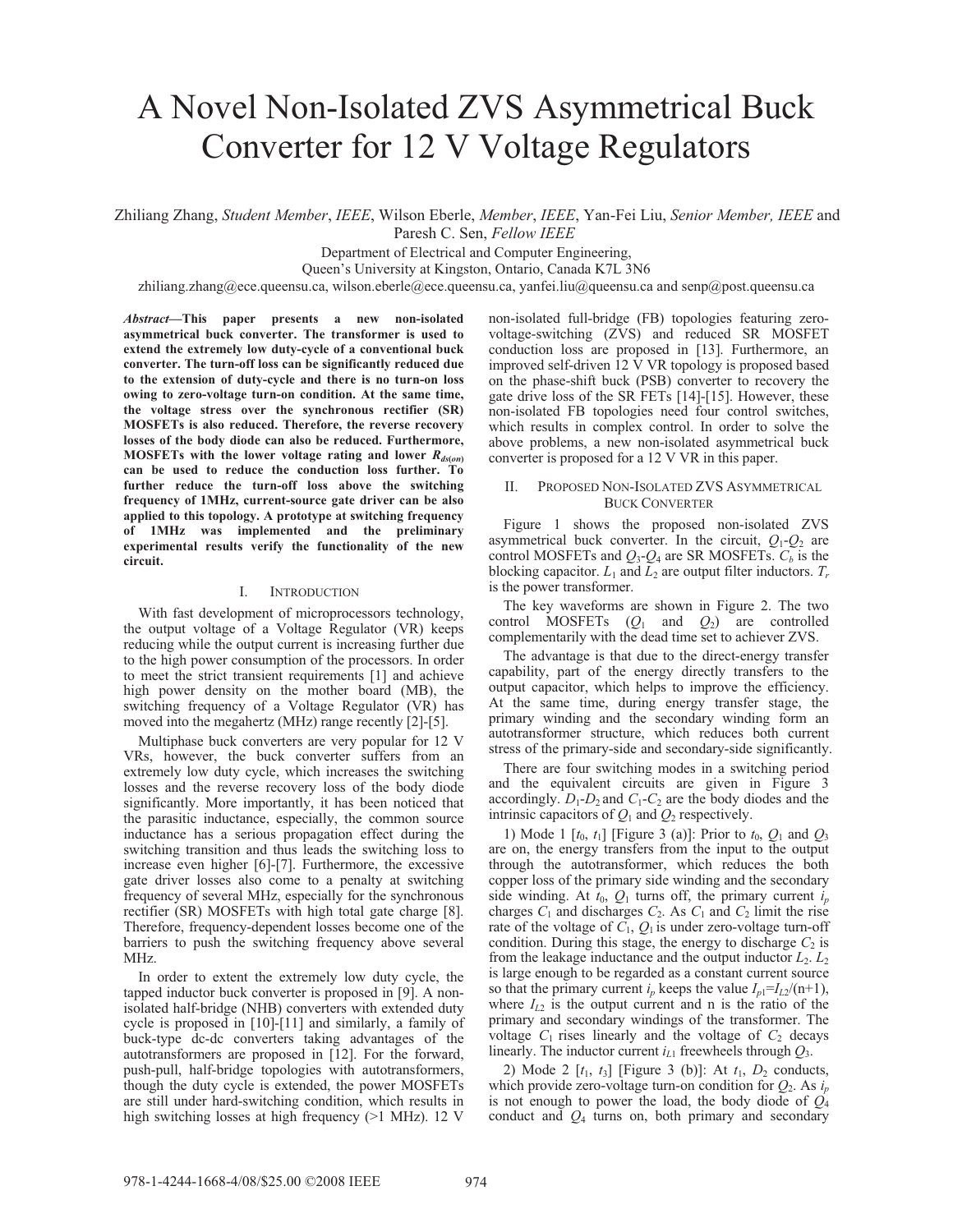voltage are zero. The voltage  $v_{cb}$  of the blocking capacitor is applied on the leakage inductance of the transformer and cause  $i_p$  to decrease linearly. At  $t_6$ ,  $i_p$  increases inversely but is still not enough to power the load. *Q*3 and *Q*4 continue freewheeling.







Figure 2 Key waveforms

3) Mode 3 [*t*3, *t*4] [Figure 3 (c)]: At *t*3, *ip* rises to the reflected load current, *Q*3 turns off. During this stage, part of the energy directly transformers through the primaryside winding to the output capacitors instead of passing through the output inductor  $L_1$ , which reduces the inductor loss further.

4) Mode 4 [*t*4, *t*5] [Figure 3 (d)]: At *t*3, *Q*2 turns off, the primary current  $i_p$  charges  $C_2$  and discharges  $C_1$ . As  $C_1$  and  $C_2$  limit the rise rate of the voltage of  $C_2$ ,  $Q_2$  is under zerovoltage turn-off condition. During this stage, the energy to discharge  $C_1$  is also from the leakage inductance and  $L_1$ .  $L_1$  is large enough to be regarded as a constant current source so that the primary current  $i_p$  keeps the value  $I_{p2}=I_{L1}/(n+1)$ , where  $I_{L1}$  is the average current of  $L_1$ . The voltage  $C_2$  rises linearly and the voltage of  $C_2$  decays linearly. *iL*2 freewheels through *Q*4.

5) Mode 5  $[t_5, t_7]$  [Figure 3 (e)]: At  $t_5$ ,  $D_1$  conducts, which provide zero-voltage turn-on condition for  $Q_1$ . As  $i_p$ is not enough to power the load, the body diode of  $\overline{Q}_4$ conduct and *Q*4 turns on, both primary and secondary voltage are zero.  $V_{in}$ - $v_{cb}$  is applied on the leakage inductance of the transformer and cause  $i_p$  to decrease linearly. At  $t_6$ ,  $i_p$  increases inversely but is still not enough to power the load.  $Q_3$  and  $Q_4$  continue freewheeling.



















Figure 3 Equivalent circuits of operation

 $\frac{C_1}{D_1}$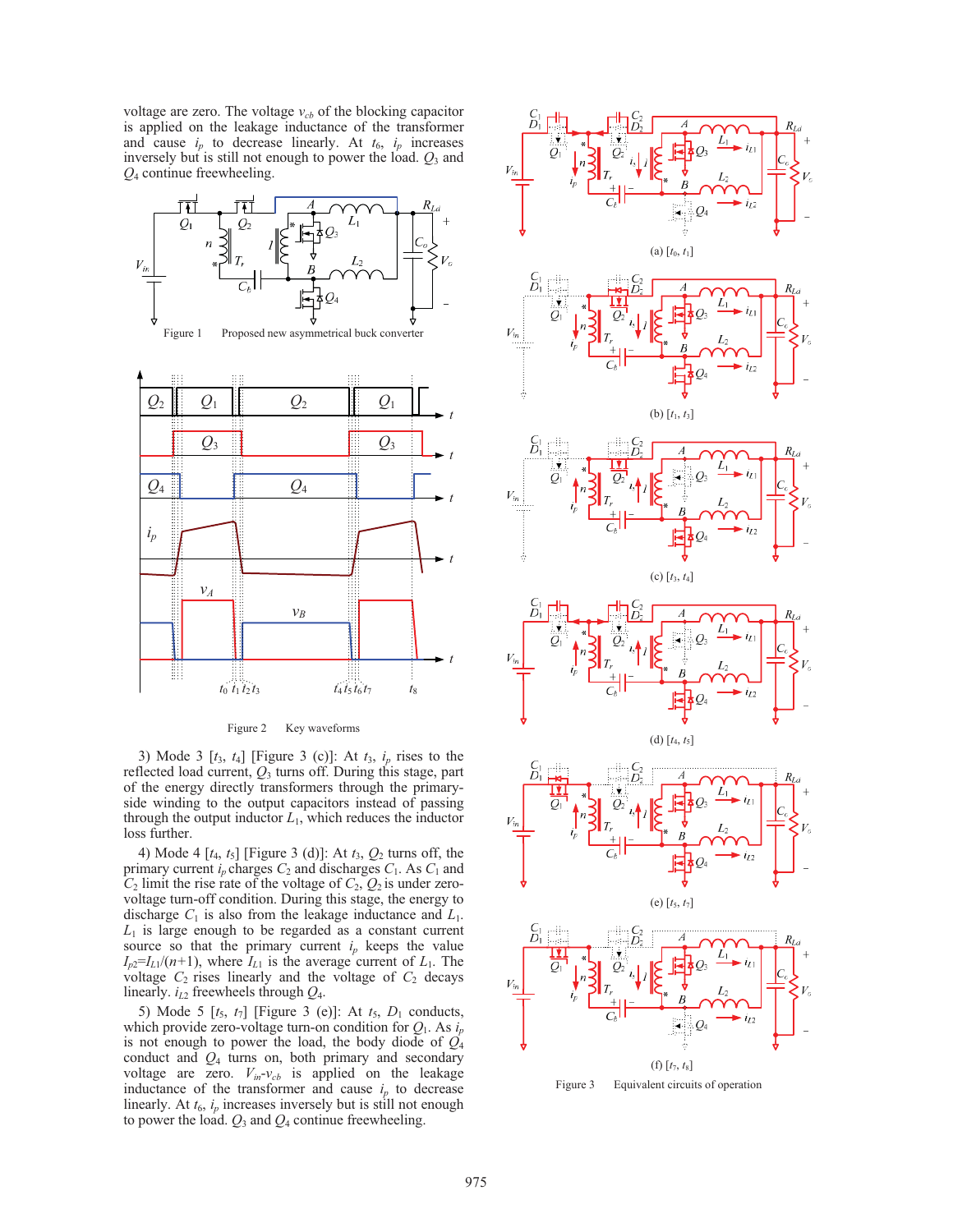6) Mode 6  $[t_7, t_8]$  [Figure 3 (f)]: At  $t_7$ ,  $i_p$  rises to the reflected load current, *Q*4 turns off. The energy transfer through an autotransformer structure again. At  $t_8$ , the next switching cycle starts.

#### III. STEADY- STAGE ANALYSIS AND ADVANTAGES OF THE NEW CONVERTER

## *A. Analysis of Steady- State*

The voltage transfer ratio can be derived from the voltsecond balance condition across the output inductors *L*<sup>1</sup> and  $L_2$ .

For  $L_1$ , the volt-second balance is

$$
\left(\frac{V_{cb} - V_o}{n} - V_o\right) \cdot D \cdot T_s = V_o \cdot (1 - D) \cdot T_s \tag{1}
$$

Where  $V_{cb}$  is the voltage over the  $C_b$ , *D* is the dutycycle of  $Q_2$  and equals  $T_{on}$   $_{Q_2}/T_s$ ,  $T_s$  is the switching period,  $\overline{V}_o$  is the output voltage and *n* is the transformer primary to secondary turns ratio.

For  $L_2$ , the volt-second balance is

$$
\left(\frac{V_{in} - V_{cb}}{n+1} - V_o\right) \cdot (1-D) \cdot T_s = V_o \cdot D \cdot T_s \tag{2}
$$

Solving (1) and (2), the voltage gain of the converter is expressed as

$$
\frac{V_o}{V_{in}} = \frac{(1 - D) \cdot D}{2 \cdot D \cdot (1 - D) + n}
$$
(3)

## *B. Advantages of New Asymmetrical Buck Converter*

Based on the principle of operation, the advantages of the non-isolated asymmetrical buck converter are highlighted as follows:

1) Extend the extremely low duty-cycle of buck converter

According to the voltage gain of Equation (3), in order to achieve  $\bar{V}_{in}$ =12 V, and  $\bar{V}_{o}$ =1 V,  $n=\bar{1}$ , the required duty cycle is *D*=0.25. However, for the same output voltage and input voltage, the duty-cycle of a buck converter is only 0.1. Therefore, the duty-cycle is extended by 2.5 times, which leads to better ripple cancellation and lower output inductor could be used to keep the same amount of output bulk capacitors.

For a buck converter, the switching loss of the control FET is expressed as

$$
P_{Q1} = \frac{1}{2} \cdot V_{in} \cdot I_{(on)}{}_{Q1} \cdot t_{sw,on}{}_{Q1} \cdot f_s +
$$
  

$$
\frac{1}{2} \cdot V_{in} \cdot I_{(off)}{}_{Q1} \cdot t_{sw(off)}{}_{Q1} \cdot f_s
$$
 (4)

where  $I_{(on)Q1}$  and  $I_{(off)Q1}$  are the turn-off currents,  $t_{sw(on)$ *\_Q*1 is the turn-on time and  $t_{sw(off)$ *\_Q*1 is the turn-off time.

For the non-isolated asymmetrical buck converter, due to the zero-voltage turn-on, there is no turn-on loss. The switching loss is expressed as

$$
P_{Q1} = \frac{1}{n+1} \cdot \frac{1}{2} \cdot V_{in} \cdot I_{(off)} \cdot I_{sw(off)} \cdot \rho_1 \cdot f_s
$$
 (5)

In a practical design, with *n=*1, at least 50% of the total switching loss is saved. As a specific example, when  $V_{in}$ =12 V,  $V_{o}$ =1 V, switching frequency 1 MHz, output inductance  $L_f$ =300 nH, total output current  $I_o$ =60 A, for two phase buck converters, the turn-off current of each control MOSFETs is 34 A. However, for the new converter, the turn-off currents of control MOSFETs and are 25 A  $(Q_1, a$  reduction of 26%) and 10 A  $(Q_2, a)$ reduction of 70%) respectively, which means a significant reduction of turn-off losses due to the duty-cycle extension.

## 2) ZVS of the control MOSFETs

The voltage stresses of the primary side MOSFETs are given by Equation (4)

$$
V_{DS\_Q1} = V_{in} - V_o \tag{6}
$$

In order to realize ZVS for the control MOSFETs, we need enough energy to charge  $C_1$  to  $V_{DS_1Q1}$  and discharge  $C_2$  to zero. We can take advantage of the energy of the leakage inductance of the transformer, which is very similar to the ZVS condition of the lagging leg of the traditional full-bridge converter. Therefore, no additional resonant inductor is required. However, in order to reduce the duty-cycle loss, the leakage inductance should be reduced. In a practical design, the trade-off between the ZVS range and the duty-cycle loss should be compromised for the transformer design.

3) Reduced body diode reverse recovery loss of SR MOFETs

For a conventional buck converter, due to the reverse recovery of the body diode with the circuit parastics and variation of the input voltage, the peak voltage of the switching node with the ringing is more than 20 V and therefore, 30 V rated MOSFETs is generally used for the SR MOSFETs and control MOSFETs. However, due to duty cycle extension of the asymmetrical buck converter, the voltage stresses of the SR MOSFETs including the ringing are reduced to less than 15 V and 10 V respectively. Therefore, according to the equation  $P_{rr} = Q_{rr} \cdot V_s \cdot f_s$ , where  $V_s$  is the peak voltage of the switching node, the reverse recovery losses are reduced by 37.5% and 58.3% respectively. Moreover, the voltage stress of the control MOSFETs in the new converter are reduced to 12 V. Therefore, 20 V rated MOSFETs and 10V rated MOSFET with lower  $R_{d\text{s}(on)}$  can be used for the control MOSFETs and SR MOSFETs respectively.

# IV. ASYMMETRICAL BUCK CONVERTERS WITH PROPOSED NEW CURRENT-SOURCE DRIVER

Though there is no turn-on loss due to ZVS and the turn-off loss is also reduced significantly by the factor of turn ratio n, the turn-off loss is still the dominant loss in the total loss breakdown. It would be expected even higher at above 1 MHz due to the parasitic inductance in the PCB traces and packing. So in order to push switching frequency above 1 MHz, a new current source drive is proposed to further reduce the turn-off loss due to the parasitics. At the same time, the gate energy at high frequency will also be recovered.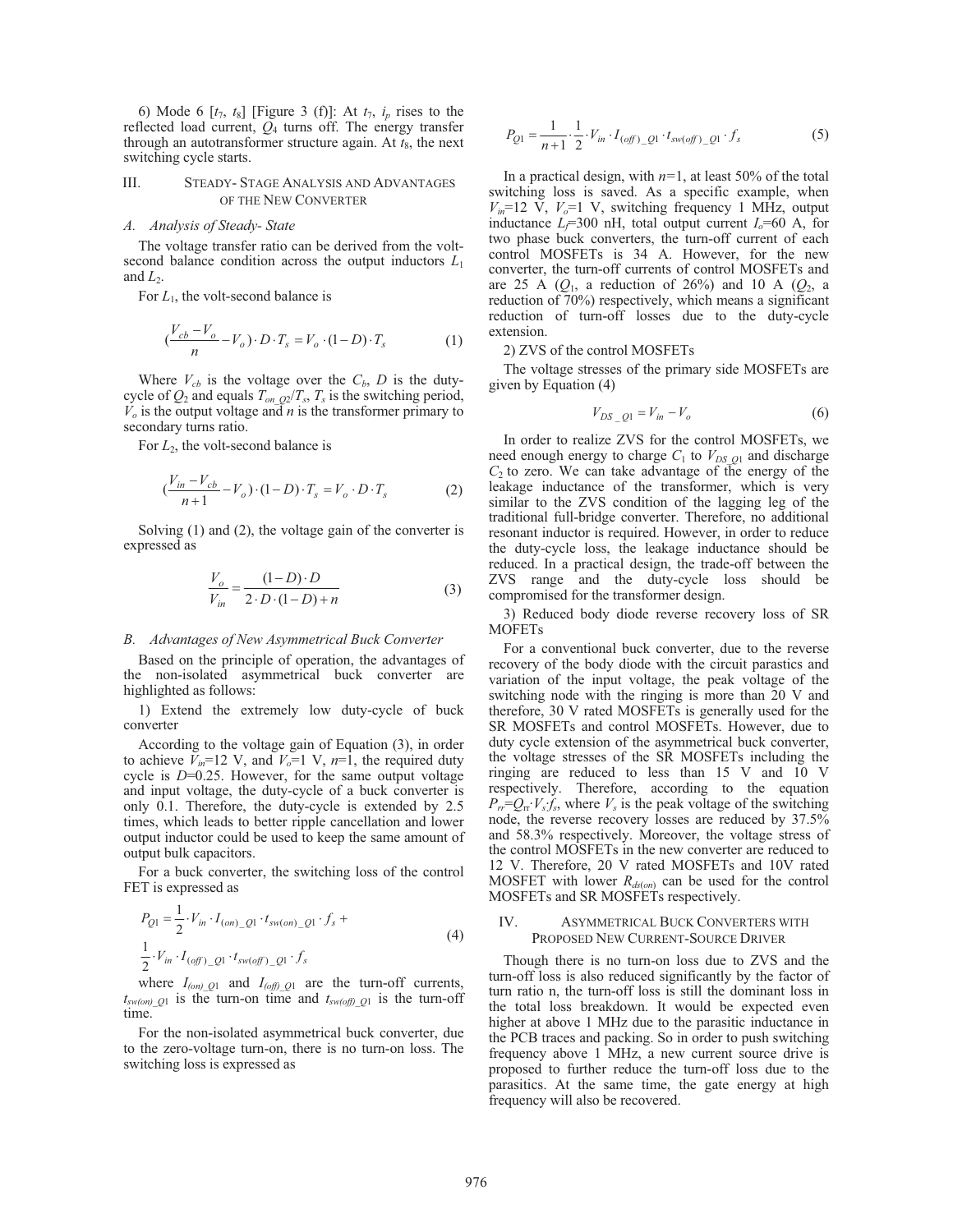Figure 4 shows the new asymmetrical buck converter with current-source gate drive circuit. The key idea is to use current-source driver to reduce the turn-off loss due to the parasitics further, which is still dominant loss for a MOSFETs with ZVS capability.



Figure 4 The asymmetrical buck converter with proposed new current-source driver

# V. EXPERIMENTAL VERIFICATION AND DISCUSSION

In order to verify the functionality of the new circuit, the asymmetrical buck converter was built. Initial testing has just begun. The specifications are as follows: input voltage  $V_{in}$ =12 V; output voltage  $V_o$ =1.0 V; output current  $I<sub>o</sub>=50$  A, fs = 1 MHz. The PCB is six-layer with 2 oz copper. The components used in the circuit are listed as follows: control MOSFET *Q*1: Si7368DP (20 V N-channel,  $R_{DS(on)}=8.5 \text{ m}\Omega\textcircled{a}V_{GS}=4.5 \text{ V}$ , Vishay); SR MOSFET  $Q_2$ :  $Si7866$  ADP (20 V N-channel,  $R_{DS(on)} = 3 \text{ m}\Omega\omega V_{GS} = 4.5 \text{ V}$ , Vishay); output filter inductance:  $L_1 = L_2 = 330$  nH (R = 1.3) mohm, IHLP-5050CE-01, Vishay).

Figure 5 shows the gate waveforms of the four switches (*Q*1- *Q*4) according to the control strategy of Figure 2. Figure 6 gives the drain-to-source voltages of the SR FETs  $Q_3$  and  $Q_4$ . The oscillation of the voltage is due to the reverse recovery of the body diode. It is observed that the drain-to-source voltages of  $Q_3$  and  $Q_4$  are less than 15 V and 10 V respectively, therefore the SR MOSFETs can use the MOSFETs with lower voltage rating and lower  $R_{ds(\text{on})}$ . At the same time, the reverser-recovery losses are also reduced significantly.



Figure 5 Gate signals (control MOSFET  $Q_1$  and  $Q_2$ , SR MOSFET  $Q_3$ and  $Q_4$ )

Figure 7 shows the drain-to-source voltage and gate drive voltage of  $Q_2$ . The drain-to-source voltage drops to zero before the gate voltage begins to rise and ZVS is achieved.



### VI. CONCLUSION

A new non-isolated asymmetrical buck converter is proposed in this paper. The transformer is used to extend the extremely low duty-cycle of a conventional buck converter. The turn-off loss can be significantly reduced due to the extension of duty-cycle and there is no turn-on loss owing to zero-voltage turn-on condition. At the same time, the voltage stress over the SR MOSFETs is also reduced. Therefore, the reverse-recovery losses of the body diode can also be reduced. Furthermore, MOSFETs with the lower voltage rating and the lower  $R_{d\sigma(m)}$  can be used to reduce the conduction loss further. The preliminary experimental results verify the functionality of the new circuit. Under the desired control, the extension of the duty-cycle and ZVS has been achieved for the control MOSFETs. Further experiment result will be reported in the future work.

### **REFERENCES**

- [1] Voltage Regulator Module (VRM) and Enterprise Voltage Regulator-Down (EVRD), Std. 10.1 Design Guidelines, Mar. 2005.
- [2] L. Huber, K. Hsu, M.M. Jovanovic, D.J. Solley, G. Gurov and R.M. Porter, "1.8-MHz, 48-V resonant VRM: analysis, design, and performance evaluation," IEEE Trans. Power Electron., Vol. 21, No. 1, pp.79-88, Jan. 2006.
- [3] A. Ball, D. Sterk and F.C. Lee, "The combination of thermal and electrical improvements in a 1U 100A VRM," in Proc. IEEE PESC, 2007, pp. 15-20.